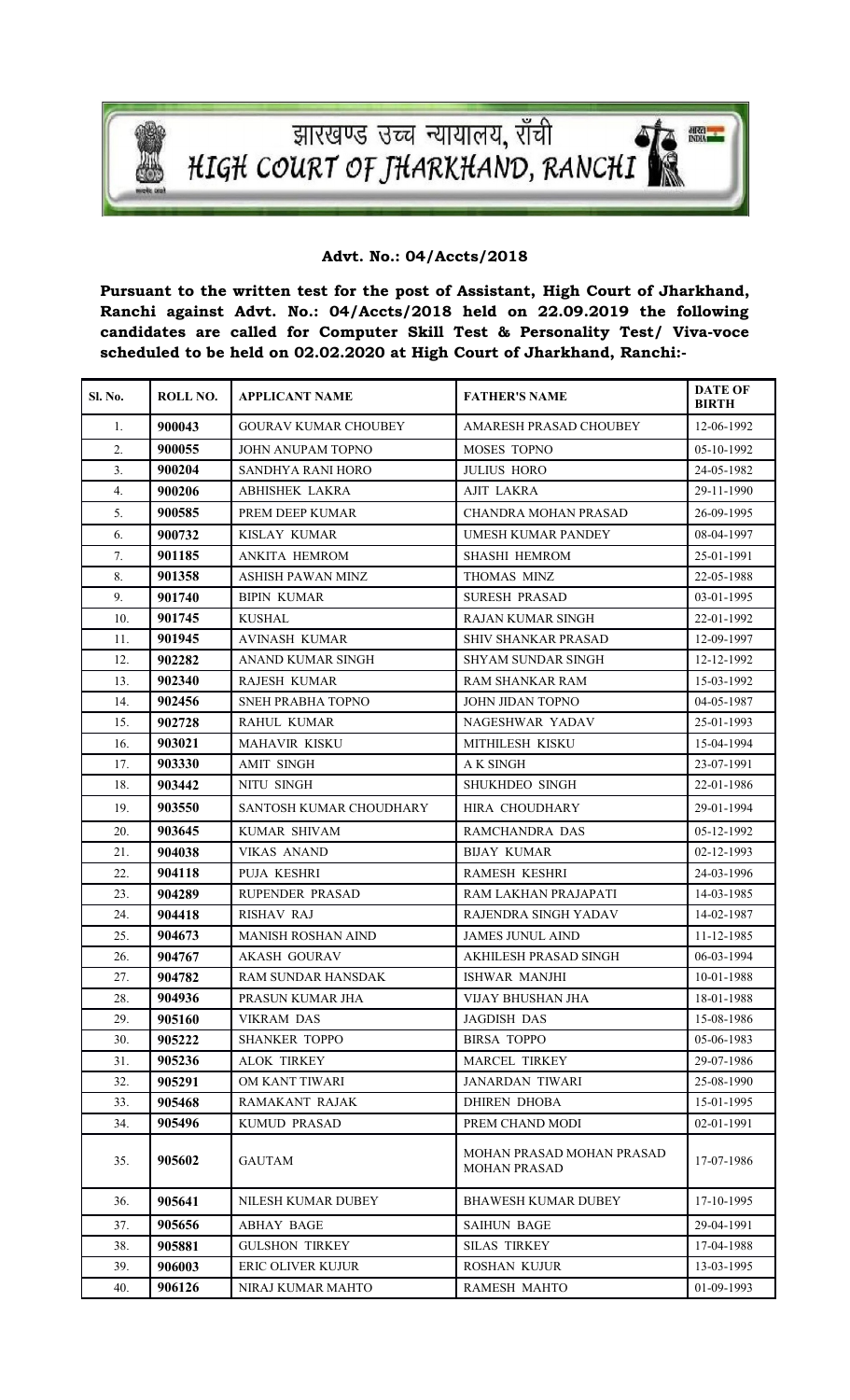| 41. | 906196 | RINA SALUJA                | <b>GURU BACHAN SINGH SALUJA</b> | 27-09-1986   |
|-----|--------|----------------------------|---------------------------------|--------------|
| 42. | 906247 | <b>CHANDAN KUMAR</b>       | DAMODAR PRASAD SINGH            | 26-05-1994   |
| 43. | 906385 | ROHIT KUMAR                | MAKESHWAR SINGH                 | 28-08-1990   |
| 44. | 906397 | RAKESH KUMAR DAS           | ANANDI PRASAD DAS               | 01-01-1992   |
| 45. | 906519 | AMIT KUMAR                 | VINOD KUMAR PANDEY              | 30-03-1989   |
| 46. | 906529 | DHEERAJ KUMAR              | NANDJEE ROY                     | 01-02-1993   |
| 47. | 906855 | <b>ABHISHEK KUMAR</b>      | PARAS NATH SHUKLA               | 25-03-1992   |
| 48. | 907196 | <b>BIMAL KACHHAP</b>       | HINDUWA KACHHAP                 | 06-09-1989   |
| 49. | 907237 | YAMAN ALKHAIR              | <b>SAHZAD KHAN</b>              | 13-08-1995   |
| 50. | 908132 | NITESH KUMAR               | ANAND MOHAN DUTTA               | 10-01-1988   |
| 51. | 908211 | SHIVENDU PARASHAR          | RADHE SHYAM SINGH               | 11-12-1995   |
| 52. | 908368 | <b>RAJAT RAJAN</b>         | MANOJ KUMAR SAH                 | 03-02-1997   |
| 53. | 908595 | ROHIT KUMAR SAW            | ANUP KUMAR SAW                  | 12-02-1996   |
| 54. | 908715 | ABHISHEK KUMAR RAJAN       | RAM CHANDRA RAM                 | 09-01-1990   |
| 55. | 908976 | <b>VIKAS KUMAR PANDEY</b>  | SRIKANT PANDEY                  | 16-04-1996   |
| 56. | 909197 | <b>ABHINAV TIGGA</b>       | <b>ANTHONY TIGGA</b>            | 02-02-1992   |
| 57. | 909209 | ANJANI KUMAR               | PREM NARAYAN DAS                | 30-12-1992   |
| 58. | 909218 | <b>BINOD KUMAR</b>         | <b>DUKA DAS</b>                 | 01-02-1991   |
| 59. | 909256 | <b>SARITA PRASAD</b>       | <b>LAXMAN PRASAD</b>            | 21-05-1995   |
| 60. | 909274 | RAJ ABHISHEK EKKA          | <b>ELIAS EKKA</b>               | 13-03-1990   |
| 61. | 909435 | ABHINANDAN KUMAR           | <b>BISHNU DEO RAJAK</b>         | 08-12-1994   |
| 62. | 909455 | MUKESH KUMAR               | <b>LAKHAN DHOBI</b>             | 16-12-1991   |
| 63. | 909549 | NITEESH NITIN SINGH        | OM PRAKASH SINGH                | 06-11-1990   |
| 64. | 909558 | KUMAR RAJEEV RANJAN        | <b>BASUDEO DAS</b>              | 04-02-1994   |
| 65. | 909581 | KAJAL AIND                 | SOMA AIND                       | 01-10-1991   |
| 66. | 909645 | <b>ASHOK KUMAR</b>         | <b>KEDAR PANDIT</b>             | 31-01-1984   |
| 67. | 909880 | HARENDRA SINGH             | SURENDRA SINGH                  | 24-04-1993   |
| 68. | 909945 | MAHENDRA YADAV             | <b>JAGESHWAR YADAV</b>          | 12-01-1993   |
| 69. | 910096 | VIVEK WILFRED MINJ         | <b>VIJAY KUMAR MINJ</b>         | 07-02-1988   |
| 70. | 910225 | ABHISHEK KUMAR YADAV       | UMESH PRASAD YADAV              | 06-10-1993   |
| 71. | 910499 | ANUP KUMAR                 | DINESH KUMAR                    | 02-02-1993   |
| 72. | 910516 | UDAY CHAND BHARTI          | SHYAM NANDAN SAH                | 11-12-1988   |
| 73. | 910627 | <b>SUMAN SAWRAV TIRKEY</b> | POLYCARP TIRKEY                 | 21-01-1986   |
| 74. | 910701 | RANJAN KUMAR               | RAJESHWAR RAM                   | 05-01-1993   |
| 75. | 910758 | BHOLA KUMAR                | KHAITA RAJWAR                   | 05-12-1989   |
| 76. | 910841 | PRABHAT KUMAR              | KRISHNA KUMAR VERMA             | 27-12-1984   |
| 77. | 911837 | NAVEEN PASWAN              | VIJAY KUMAR                     | 12-03-1989   |
| 78. | 911911 | <b>RAHUL KUMAR</b>         | KSHETRA MOHAN SINGH MUNDA       | 02-07-1991   |
| 79. | 912030 | SADHANA KUMARI             | <b>ANAND THAKUR</b>             | 01-01-1988   |
| 80. | 912358 | MUKESH KUMAR               | RAJENDRA TIWARI                 | 25-05-1997   |
| 81. | 912392 | SURAJ KUMAR SUMAN          | RAMADHAR SHARMA                 | 25-05-1987   |
| 82. | 912775 | RASHMI SHIKHA DEMTA        | SHISHIR KUMAR DEMTA             | 24-12-1991   |
| 83. | 913677 | ROHIT MITTAL               | NARESH KUMAR AGRAWAL            | 16-08-1988   |
| 84. | 913775 | ANURAG AGARWAL             | VIJAY KUMAR AGARWAL             | 23-05-1992   |
| 85. | 913873 | MANJEET SINGH MUNDA        | BHUTNATH SINGH MUNDA            | 13-07-1989   |
| 86. | 913954 | SNEHLATA LAKRA             | PREMLAL LAKRA                   | $10-11-1993$ |
| 87. | 914278 | CHANDRA SHEKHAR KUMAR      | HIRA LAL MAHTO                  | 04-03-1981   |
| 88. | 914313 | ROMILA RAKSHIT             | CHOUDHARY RATNESH KUMAR         | 12-09-1992   |
| 89. | 914456 | ROSHAN MURMU               | <b>BENJAMIN MURMU</b>           | 23-08-1989   |
| 90. | 914458 | <b>SELSIUS KERKETTA</b>    | <b>EMIL KERKETTA</b>            | 06-07-1988   |
| 91. | 914568 | DEEPAK RANJAN              | KANHAIYA PASWAN                 | 28-06-1987   |
| 92. | 915199 | PRITESH KUMAR              | <b>SHEO DANGI</b>               | 09-08-1989   |
| 93. | 915382 | SANGEETA MURMU             | SANATAN MURMU                   | 31-05-1985   |
| 94. | 915408 | PURUSHOTTAM KUMAR          | RAJ KISHOR CHOUBEY              | 05-04-1991   |
| 95. | 915434 | ALOK JOHN BARLA            | UMBLAN BARLA                    | 25-11-1985   |
| 96. | 915521 | ROHIT RANJAN               | <b>BRAJ MOHAN KUMAR</b>         | 06-02-1992   |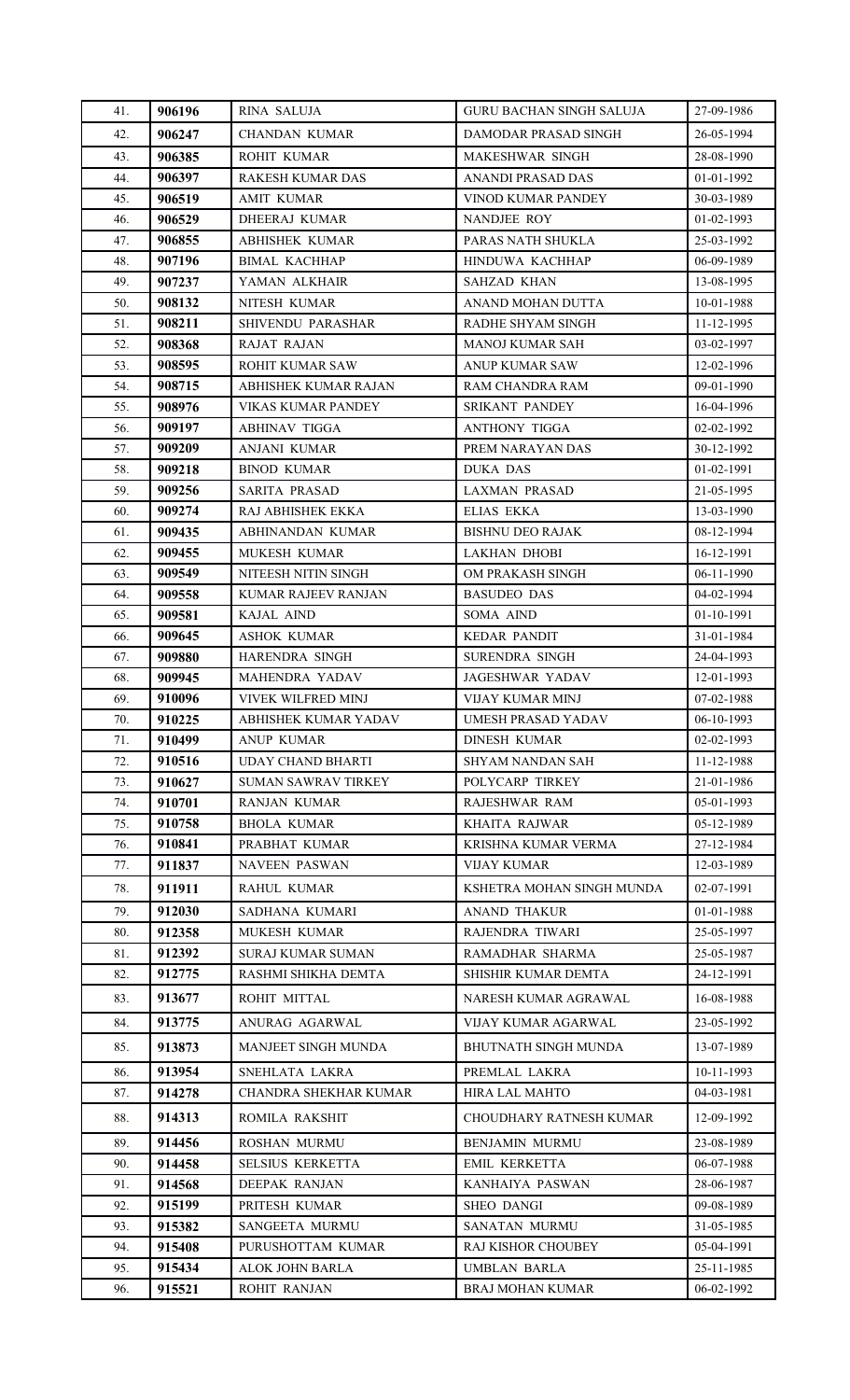| 97.  | 915652 | MUKESH KUMAR JHA              | NIRBHAY KUMAR JHA               | 26-11-1992 |
|------|--------|-------------------------------|---------------------------------|------------|
| 98.  | 915773 | NITESH SAURAV BARA            | SUDHIR KUMAR BARA               | 09-11-1994 |
| 99.  | 915864 | SIMMI KUMARI BHARTI           | MOHAN KUMAR BHARTI              | 16-08-1992 |
| 100. | 916222 | <b>VEENA KUMAR</b>            | PRAMOD KUMAR                    | 28-03-1992 |
| 101. | 916350 | <b>VIVEK SINGH</b>            | SATYAPAL SINGH                  | 31-08-1983 |
| 102. | 916653 | <b>DIVYA</b>                  | <b>SUSHIL KUMAR</b>             | 03-11-1998 |
| 103. | 917069 | SALDESH KUMAR RAJAK           | RAM BILASH RAJAK                | 12-11-1991 |
| 104. | 917188 | SAURABH ORAON                 | RAMCHARAN ORAON                 | 08-11-1994 |
| 105. | 917190 | <b>MANISH KUMAR</b>           | ARUN KUMAR                      | 15-09-1995 |
| 106. | 917252 | <b>SONY LENIN KIRO</b>        | <b>BLACIUS KIRO</b>             | 10-01-1988 |
| 107. | 917603 | RANI SUPRIYA                  | KRISHNA KUMAR                   | 12-05-1995 |
| 108. | 917899 | SNEHA JIVANSHI                | NARAYAN YADAV                   | 25-06-1995 |
| 109. | 917907 | SUBHAM KUMAR                  | ANIL KUMAR                      | 03-05-1991 |
| 110. | 918029 | PREETI VARSHA TOPPO           | PRADEEP TOPPO                   | 01-08-1986 |
| 111. | 918122 | LOKESH SHARMA                 | SURESH CHANDRA SHARMA           | 14-11-1987 |
| 112. | 918191 | SAWAN KUMAR                   | <b>GOBIND RAM</b>               | 20-07-1985 |
| 113. | 918348 | <b>RAJESH KUMAR RAJESH</b>    | <b>DILIP KUMAR SINGH</b>        | 12-10-1987 |
| 114. | 918353 | <b>PRANAV</b>                 | UMESH PRASAD YADAV              | 04-12-1989 |
| 115. | 918593 | DEEPAK KUMAR SINGH            | DEEPNARAYAN SINGH               | 21-01-1990 |
| 116. | 918659 | MD MAHTAB HUSSAIN             | MD ASIF HUSSAIN                 | 05-01-1996 |
| 117. | 918800 | <b>MAHABIR ORAON</b>          | <b>SARJU ORAON</b>              | 10-01-1992 |
| 118. | 918887 | <b>BABUL NISHANT BAGE</b>     | ANJOR BAGE                      | 28-09-1992 |
| 119. | 918984 | RAUNAK SINGH                  | <b>SURESH PRASAD SINGH</b>      | 26-03-1990 |
| 120. | 919105 | ARCHNA EKKA                   | PETER EKKA                      | 22-06-1988 |
| 121. | 919149 | <b>RAVI KUMAR</b>             | <b>BHUBNESHWAR MUNDA</b>        | 07-12-1989 |
| 122. | 919302 | KUMAR DEOBRAT                 | CHANDRA MOHAN SAH               | 14-01-1991 |
| 123. | 919400 | <b>MANOJ KUMAR</b>            | <b>BHOLA SAH</b>                | 04-02-1993 |
| 124. | 919558 | KUNAL SHEKHAR                 | <b>RAMVEER SINGH</b>            | 25-12-1993 |
| 125. | 920063 | NARENDRAJEET SAVARKAR         | DHAL CHAND GOPAL                | 15-03-1985 |
| 126. | 920083 | <b>AKASH KUMAR</b>            | BHUWANESHWAR KUNWAR             | 22-12-1994 |
| 127. | 920374 | <b>AMIT XAVIER TIRKEY</b>     | <b>GEORGE LEO TIRKEY</b>        | 28-12-1986 |
| 128. | 920408 | RAKESH ROSHAN LAKRA           | AMUS LAKRA                      | 21-11-1994 |
| 129. | 920438 | <b>SHANKAR KUMAR</b>          | <b>BISHUN BARAHI</b>            | 25-12-1981 |
| 130. | 920561 | UTTAM ANURAG                  | SHAMBHU SHARAN SHARMA           | 24-10-1990 |
| 131. | 920599 | PRASHANT KUMAR                | NAGESHWAR SINGH                 | 17-11-1988 |
| 132. | 921108 | SUMITRA KUMARI                | <b>BUTAN</b>                    | 11-03-1993 |
| 133. | 921109 | <b>VIVEK KUMAR</b>            | ANJANI CHAUDHARY                | 30-09-1996 |
| 134. | 921197 | <b>KUNAL</b>                  | ANIL KUMAR                      | 02-03-1987 |
| 135. | 921214 | <b>BINOD KUMAR SAHU</b>       | <b>AGHNU RAM MAHTO</b>          | 07-01-1985 |
| 136. | 921954 | ABHIJEET NIKUNJ MUNI          | BHANUDAI MUNI                   | 21-01-1987 |
| 137. | 921976 | NIRANJAN KUMAR                | VIJAY KUMAR VISHWKARMA          | 14-10-1988 |
| 138. | 922000 | <b>SUMIT JOSEPH EKKA</b>      | <b>SUDHIR EKKA</b>              | 23-10-1989 |
| 139. | 922006 | <b>MARSALAN SUNUSAR SURIN</b> | PAWAL SURIN                     | 26-07-1985 |
| 140. | 922009 | <b>AKASH JHA</b>              | PRADEEP KUMAR JHA               | 14-09-1992 |
| 141. | 922166 | <b>NEERA KUJUR</b>            | <b>JAMES J KUJUR</b>            | 26-05-1991 |
| 142. | 922227 | NIRSO MURMU                   | <b>KUAR MAJHI</b>               | 04-10-1989 |
| 143. | 922232 | <b>SHILPI EKKA</b>            | <b>JENET EKKA</b>               | 02-08-1983 |
| 144. | 922268 | <b>ROSEMIR DODRE</b>          | <b>HABIL DODRE</b>              | 06-09-1979 |
| 145. | 922373 | EDIPIKA JOWALA TIRKEY         | <b>BRIM CHAND TIRKEY</b>        | 17-04-1993 |
| 146. | 922714 | GYAN SAMAD                    | <b>ARBIND SAMAD</b>             | 16-11-1986 |
| 147. | 922738 | ARPIT HORO                    | PREM RAJ SINGH HORO             | 23-08-1990 |
| 148. | 922805 | <b>SUSMITA BANERJEE</b>       | PRAKAS CHANDRA<br>BANDYOPADHYAY | 26-05-1994 |
| 149. | 922819 | <b>AMIT KUMAR</b>             | PARAS NATH YADAV                | 03-05-1986 |
| 150. | 923136 | <b>SALONA BARSHA TOPPO</b>    | <b>BINOD TOPPO</b>              | 06-07-1989 |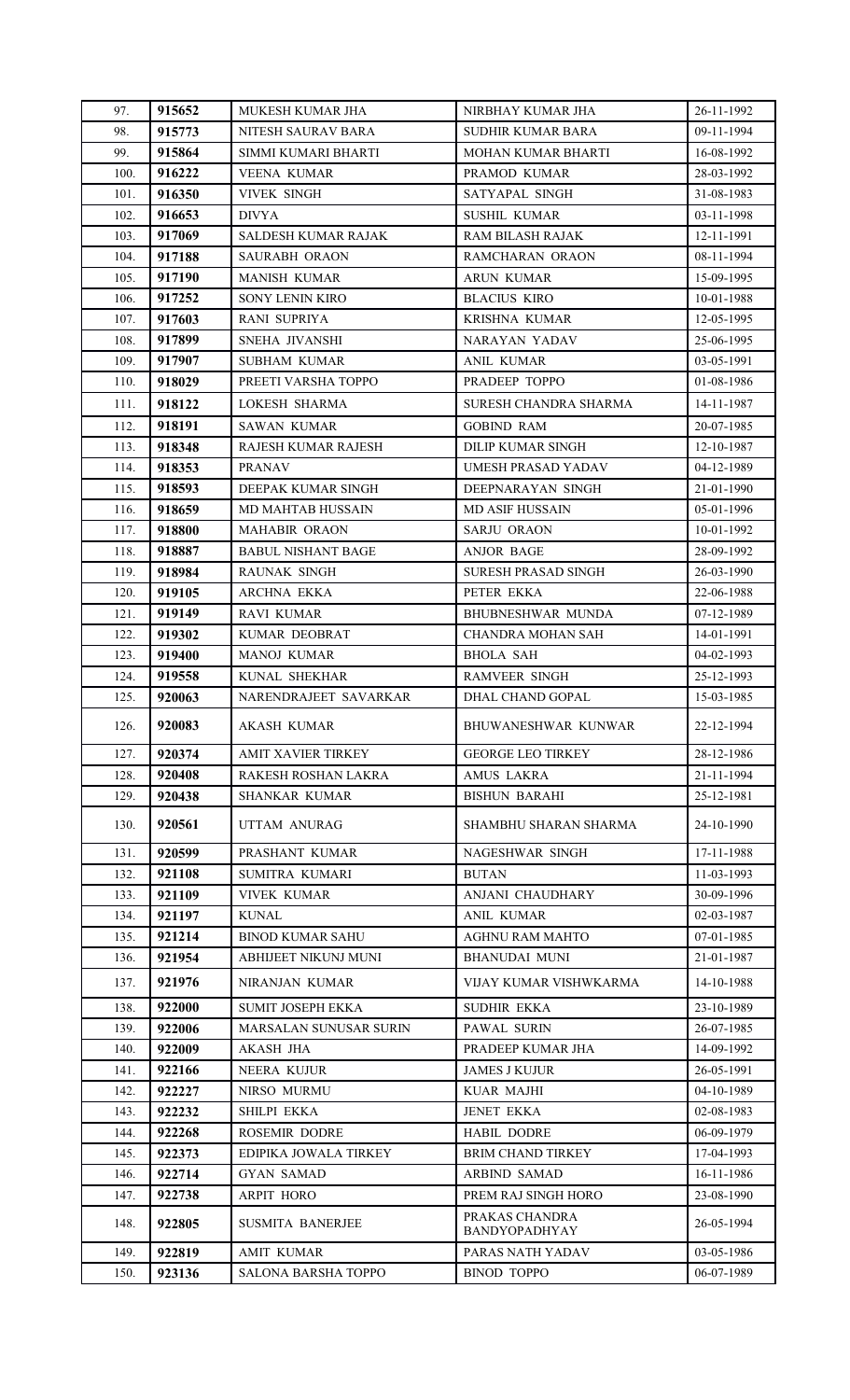| 151.        | 923150 | <b>PREET</b>               | <b>NARENDRA</b>           | 26-11-1991 |
|-------------|--------|----------------------------|---------------------------|------------|
| 152.        | 923219 | VIJAY SHANKAR SINGH        | SANJAY KUMAR SINGH        | 23-02-1992 |
| 153.        | 923242 | <b>GOPAL RAM</b>           | <b>SITA RAM</b>           | 14-01-1989 |
| 154.        | 923280 | CHINTU KUMAR MODI          | CHUNCHUN MODI             | 21-01-1987 |
| 155.        | 923570 | <b>GIRIDHAR GOPAL</b>      | KISHOR KUMAR              | 07-01-1993 |
| 156.        | 923993 | YOGESH KUMAR               | <b>BAHURA BAITHA</b>      | 20-05-1992 |
| 157.        | 924063 | <b>SANDEEP ORAON</b>       | CHANDRESHWAR ORAON        | 28-08-1993 |
| 158.        | 924133 | SHASHANK SHEKHAR           | SUNIL KUMAR MARANDI       | 28-09-1993 |
| 159.        | 924184 | <b>KEWAL KISHORE</b>       | SUBODH CHANDRA SHUKLA     | 01-03-1993 |
| 160.        | 924265 | <b>AMIT KUMAR</b>          | UMA SHANKAR GUPTA         | 24-12-1991 |
| 161.        | 924541 | <b>SANDEEP KUMAR</b>       | KHEMANI RAM               | 07-02-1992 |
| 162.        | 924617 | VIKASH KUMAR SINGH         | HIRDYANAND SINGH          | 04-06-1993 |
| 163.        | 924724 | GAURAV KUMAR BHAIYA        | HARERAM BHAIYA            | 25-01-1992 |
| 164.        | 925027 | <b>AKHILESH KUMAR</b>      | <b>BHARAT KUMAR</b>       | 17-02-1988 |
| 165.        | 925047 | JYOTI KUMARI               | SURENDRA PRASAD KESHRI    | 01-03-1986 |
| 166.        | 925202 | <b>ABHISHEK KUMAR</b>      | KANHAIYA LAL ROY          | 28-06-1991 |
| 167.        | 925229 | RAVI RAJENDRA DUNGDUNG     | <b>CLEMENT DUNGDUNG</b>   | 11-05-1981 |
| 168.        | 925281 | AKASH KUMAR SHAW           | RAJENDRA PRASAD SHAW      | 07-01-1992 |
| 169.        | 925311 | <b>SHIV KUMAR</b>          | <b>BHUNESHWAR RAM</b>     | 19-02-1993 |
| 170.        | 925314 | NISHANT KUMAR              | <b>MANOHAR LAL YADAV</b>  | 11-03-1992 |
| 171.        | 925471 | NEETA TOPPO                | <b>BIDYAS TOPPO</b>       | 28-07-1983 |
| 172.        | 925475 | <b>RAJU RAVIDAS</b>        | <b>MANI RAVIDAS</b>       | 04-03-1987 |
| 173.        | 925620 | <b>MAHESH PANDEY</b>       | <b>ASHUTOSH PANDEY</b>    | 26-02-1994 |
| 174.        | 925668 | AMOL PURTY                 | PRAMOD PURTY              | 30-01-1990 |
| 175.        | 925705 | TRILOCHAN SINGH            | AJEET SINGH               | 03-11-1996 |
| 176.        | 926026 | <b>SUMAN SAURABH</b>       | SHANKAR PRASAD KASHYAP    | 27-06-1993 |
| 177.        | 926053 | <b>ABHISHEK KUMAR</b>      | <b>DIWALI RAJAK</b>       | 10-04-1989 |
| 178.        | 926186 | <b>MANOJ KUMAR MARANDI</b> | SOMLAL MARANDI            | 01-02-1988 |
| 179.        | 926240 | ABHINASH RAJ ORAON         | DUKHU ORAON               | 01-01-1988 |
| 180.        | 926372 | <b>CHARLES TUDU</b>        | <b>GANGA TUDU</b>         | 30-08-1992 |
| 181.        | 926414 | ROHIT RANJAN               | TELANGA ORAON             | 01-03-1990 |
| 182.        | 926435 | ANIL BHAGAT                | MAHADEO ORAON             | 25-11-1992 |
| 183.        | 926494 | SONALI BHAGAT              | <b>BHIMSEN BHAGAT</b>     | 29-09-1994 |
| 184.        | 926697 | VIKASH KUMAR BAA           | JEREMIAS BAA              | 14-01-1991 |
| 185.        | 926754 | <b>ARJUN TIGGA</b>         | PANDEY TIGGA              | 23-09-1989 |
| 186.        | 926760 | ROUNAK SARKAR              | SUBIR KUMAR SARKAR        | 17-11-1993 |
| 187.        | 927248 | SANDEEP KUMAR TIWARI       | SIDHESHWAR TIWARI         | 22-07-1992 |
| 188.        | 927593 | <b>GAURAV KUMAR</b>        | SHASHI BHUSHAN SINGH      | 21-02-1994 |
| 189.        | 927621 | <b>BHUPENDRA SAHU</b>      | <b>BANSI LAL SAHU</b>     | 03-04-1986 |
| 190.        | 927696 | KALI PRASAD MURMU          | RAM KUMAR MANGHI          | 19-12-1989 |
| 191.        | 927726 | AMANT ATIN MINZ            | ANIL MINZ                 | 02-12-1992 |
| 192.        | 927747 | EKTA VERMA                 | MANOJ KUMAR VERMA         | 15-07-1985 |
| 193.        | 928483 | RAVI KUMAR MISHRA          | YOGENDRA MISHRA           | 14-01-1989 |
| 194.        | 929094 | SAURABH KUMAR              | GOVIND PRASAD BARNWAL     | 15-11-1991 |
| 195.        | 929509 | SOURABH KUMAR              | SANT KUMAR                | 26-05-1991 |
| 196.        | 929758 | VIKASH KUMAR               | RAM KISHOR SINGH          | 10-07-1994 |
| 197.        | 929899 | MD KHURSHID ALAM           | MD MUSLIM                 | 10-01-1994 |
| 198.        | 929949 | <b>BIPIN KUMAR</b>         | RUP NARAYAN RABIDAS       | 03-01-1994 |
| 199.        | 930003 | KANGRESH KUMAR             | <b>GANESH PASI</b>        | 15-05-1990 |
| <b>200.</b> | 930291 | RAJESH BHAGAT              | CHANDER KISHORE BHAGAT    | 08-12-1985 |
| 201.        | 930616 | DOLLY KHALKHO              | RATAN KHALKHO             | 27-07-1991 |
| 202.        | 930675 | <b>GUDDI KUMARI</b>        | DEGAN PRASAD SAHU         | 10-02-1990 |
| 203.        | 930717 | AKSHA DEEP SHIKHA EKKA     | <b>CHRIST SALMON EKKA</b> | 18-09-1985 |